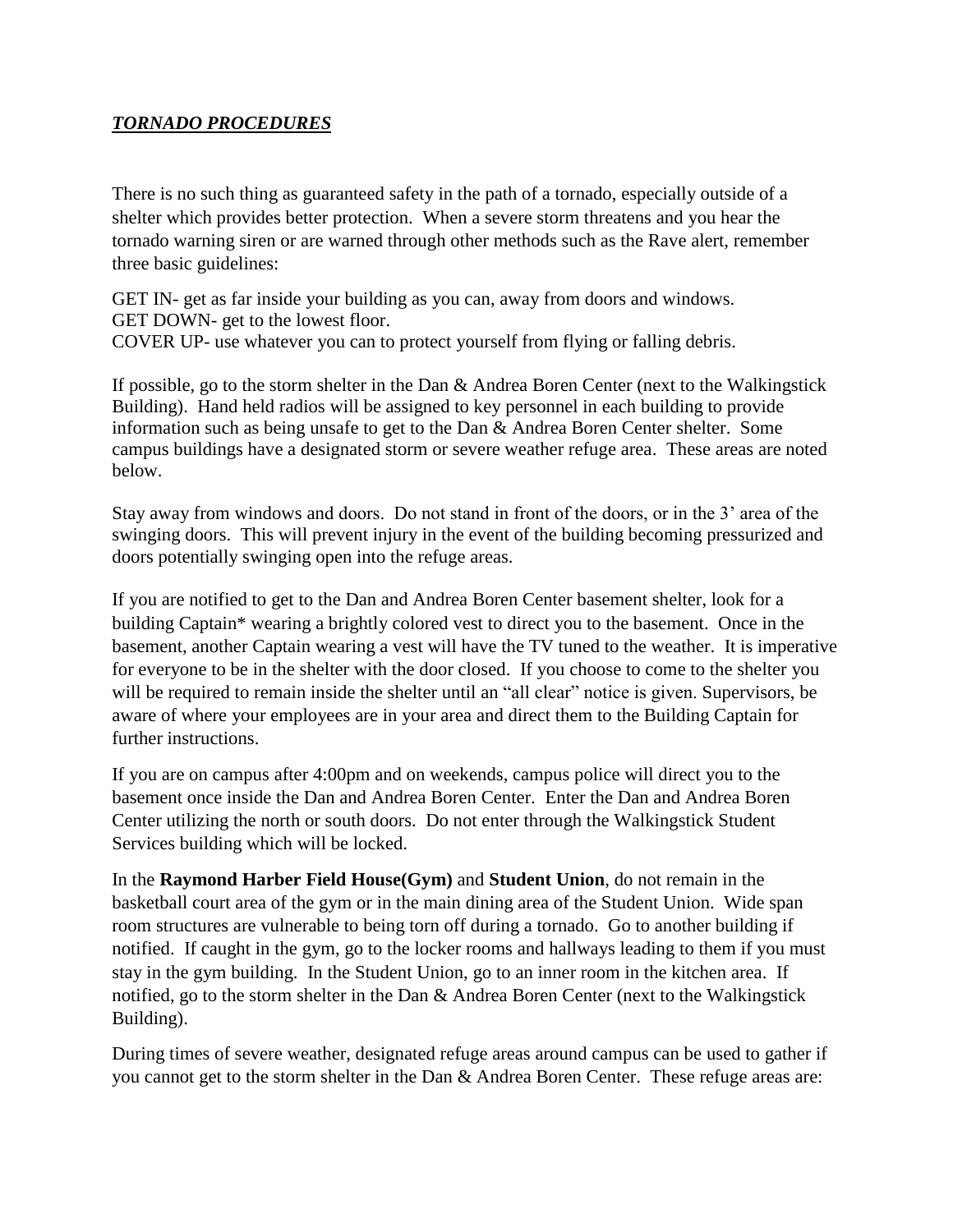**Boren Library**- **Tanner Hall-**

Men's and women's restrooms Men's and women's North restrooms Staff restroom in breakroom area Men's and women's South restrooms North interior instructor offices (no refuge sign) Classrooms 700 and 701(no refuge sign)

**Scott Building- Colclazier Building**-Men's and women's restrooms Men's and women's restrooms

**Raymond Harber Field House-**Men's visitor locker room Men's home locker room Women's home locker room Women's visitor/Volleyball locker room

**The following buildings do not have a refuge area. Proceed to the Dan and Andrea Boren building when notified to do so. If it is not safe to move to that campus location, follow the instructions for each of the non-refuge area buildings. Be aware that these buildings do not have refuge areas but may be the safest place at that moment.**

**Walkingstick Student Services**- proceed to the basement shelter of the Dan and Andrea Boren building. You will enter through the business office entrance.

**Jeff Johnston Auditorium**- if notified it is safe to leave, move to the basement shelter of the Dan and Andrea Boren building. If notified to move to the closest refuge area, please move to the Boren Library Refuge Areas. If notified it is not safe to leave your building, take shelter in the restrooms. These are not refuge areas, nor are they on the lowest area of the building, but they may be the safest place at that moment.

**Milt Phillips Social Science Building-** if notified it is safe to leave, move to the basement shelter of the Dan and Andrea Boren building. If notified to move to the closest refuge area, please move to the Raymond Harbor Field House(Gym) Refuge Areas. If notified it is not safe to leave your building, take shelter in the offices in lowest level hallway of the building. These are not refuge areas but may be the safest place at that moment.

**Enoch Kelly Haney Center-** if notified it is safe to leave, move to the basement shelter of the Dan and Andrea Boren building. If notified it is not safe to leave your building, take shelter in or near the bathrooms. These are not refuge areas but may be the safest place at that moment. DO NOT USE THE ELEVATOR! If you need assistance getting down the stairs, someone will assist.

**Student Union-** if notified it is safe to leave, move to the basement shelter of the Dan and Andrea Boren building. If notified it is not safe to leave your building, take shelter in an interior room in the kitchen area. These are not refuge areas but may be the safest place at that moment.